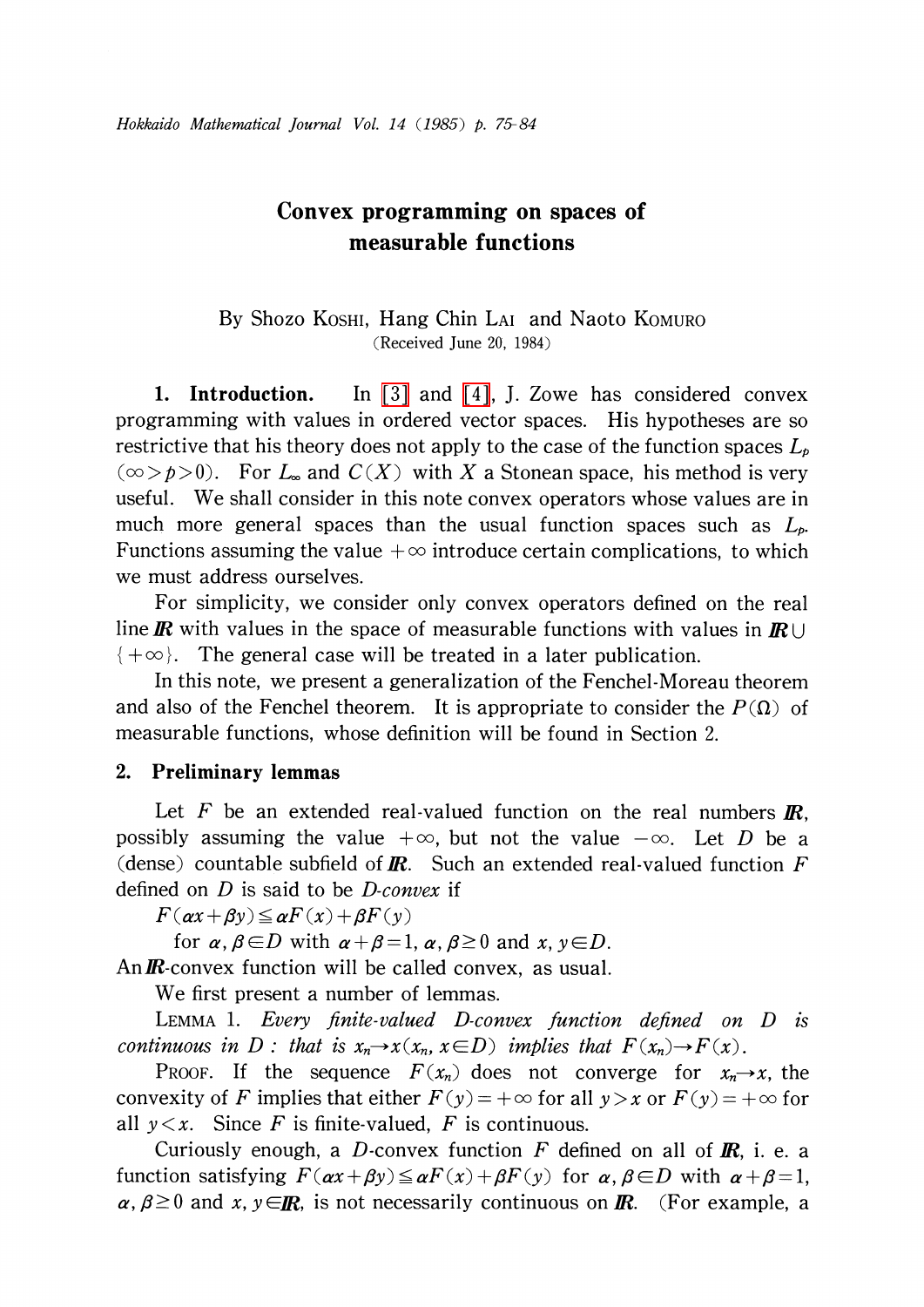discontinuous real-valued solution of the functional equation  $\phi(x+y)=$  $\phi(x)+\phi(y)$  will do.) Nevertheless we have the following lemma.

<span id="page-1-1"></span>LEMMA 2. Every finite-valued D-convex function can be extended in one and only one way to a (continuous) convex function on  $\mathbb{R}$ .

We omit the proof.

We define convex functions on n-dimensional space  $\mathbb{R}^{n}$  in the same way; they assume values in  $I\!\!R\cup\{+\infty\}$ .

Let F be a convex function on  $\mathbb{R}^{n}$  with values in  $\mathbb{R}\cup\{+\infty\}$ . The effective domain of F, defined as  $\mathcal{D}_{F}=\{x;F(x)<\infty\}$  is plainly a convex set.

<span id="page-1-0"></span>LEMMA 3. If  $\mathcal{D}_{F}$  contains at least 2 points, then  $\mathcal{D}_{F}$  has an interior point with respect to the affine hull  $A_{F}$  of  $\mathcal{D}_{F}$  and the restriction of F to  $A_{F}$ is continuous at every interior point of  $\mathcal{D}_{F}$  with respect to  $A_{F}$ . In particular, if F is always finite valued, then F is continuous at everywhere in  $\mathbb{R}^{n}$ .

PROOF. See [\[1\]](#page-9-2) [Theorem](#page-8-0) 3 p. 188.

LEMMA 4. A convex function F on  $\mathbb{R}^{n}$ , is lower semi-continuous at  $x_0$  in **IR**<sup>n</sup> if and only if the restriction map  $F_{l}$  of F on each line l through  $x_{0}$  is lower semi-continuous at  $x_{0}$ .

PROOF. If F is not lower semi-continuous at  $x_{0}$  and  $F(x_{0})<+\infty$ , then there exists  $\epsilon>0$  and a sequence  $\{x_{n}\}_{n=1}^{\infty}\subset \mathcal{D}_{F}(n=1, 2, \cdots)$  with  $x_{n}\rightarrow x_{0}$  such that  $F(x_{n})< F(x_{0})-\varepsilon$ . We can assume that there is at least one *n* such that  $x_{n}$  is an interior point of  $\mathcal{D}_{F}$  with respect to  $A_{F}$  (see [Lemma](#page-1-0) 3). Let  $[x_{0}, x_{n}]$ be the interval from  $x_{0}$  to  $x_{n}$ . Then, for  $w\in(x_{0}, x_{n}]$ ,  $F(w)\leq F(x_{0})-\varepsilon$  since  $(x_{0}, x_{n}]$  is contained in the closed convex hull of  $\{x_{m}\}_{m=0}^{\infty}$  and F is continuous on  $(x_{0}, x_{n}]$ . But this means that  $F_{l}$  is not lower semi-continuous at  $x_{0}$  where *l* is the line containing the interval  $[x_{0}, x_{n}]$ . The converse is proved similarly.

Let  $\Omega$  be a finite measure space with measure  $\mu$ .

Two measurable sets  $A$  and  $B$  are identified if

 $\mu(A\oplus B)=\mu(A\backslash B)+\mu(B\backslash A)=0.$ 

The collection of measurable sets of  $\Omega$  then constitutes a complete Boolean lattice.

Let  $S(\Omega)$  be the set of all measurable functions on  $\Omega$  which are finite-valued almost everywhere. We identify f and  $g\in S(\Omega)$  if they differ only on a set of  $\mu$ -measure zero.

Let  $P(\Omega)$  be the totality of all measurable functions on  $\Omega$  assuming values in  $\mathbb{R}\cup\{+\infty\}$ . Plainly  $P(\Omega)$  is a convex set.

We identify f and  $g \in P(\Omega)$  if they differ only on a set of  $\mu$ -measure zero. We define  $Q(\Omega)=\{f ; -f\in P(\Omega)\}$ . Thus  $f\in Q(\Omega)$  is a measurable function on  $\Omega$  assuming values in  $\mathbb{R} \cup \{-\infty\}$ . Finally, let  $U(\Omega)$  as the totality of all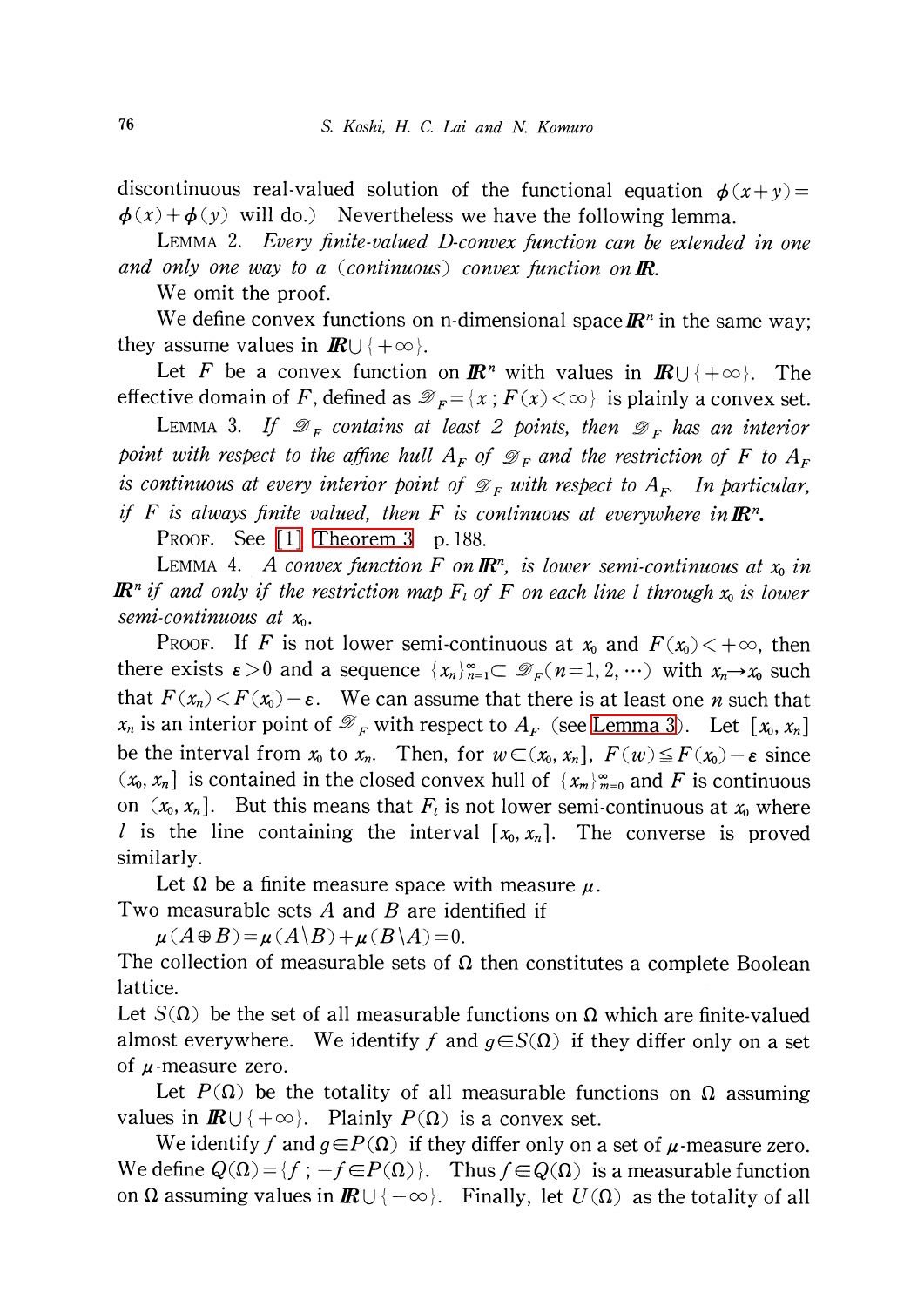measurable functions on  $\Omega$  with values in  $\mathbb{R}\cup\{+\infty\}\cup\{-\infty\}$ . it is obvious that

$$
U(\Omega)\!\supset\!P(\Omega)\cup Q(\Omega)
$$

and

$$
L_{\infty}(\Omega) \subset L_p(\Omega) \subset L_1(\Omega) \subset S(\Omega) \subset \frac{P(\Omega)}{Q(\Omega)} \subset U(\Omega)
$$

for  $p \geq 1$ .

With the usual ordering  $S(\Omega)$  is a Dedekind complete vector lattice and if  $S(\Omega)\ni f=\bigvee f_{a}$  for  $f_{a}\in S(\Omega)$ , there exists a countable subfamily  $\{a_{n}\}\$  of  $\{a\}$ for which

$$
\bigvee_a f_a = \bigvee_n f_{a_n},
$$

 $\vee f_{a}$  defines the supremum of  $\{f_{a}\}\$ in the complete vector lattice  $S(\Omega)$ .

The set  $P(\Omega)$  is complete under the supremum operation i. e. if  $f_{a} \in P(\Omega)$ , the supremum  $f=\bigvee_{a} f_{a}$  exists in  $P(\Omega)$ . Likewise, if  $f_{a}\in Q(\Omega)$  the infimum  $f=\bigwedge_{a} f_{a}$  (exists) in  $Q(\Omega)$ . Again, we can select a countable family  $f_{a_{n}}$  with  $f = \bigvee_{n} f_{a_{n}}$  or  $f = \bigwedge_{n} f_{a_{n}}$ .

<span id="page-2-0"></span>LEMMA 5. Let F be a convex operator from **IR** into  $Y = S(\Omega)$ . Then there exist a subset A of  $\Omega$  of measure zero and a function  $F(\alpha, t)$  defined on  $\mathbb{R}\times\Omega$  such that for each fixed  $t\in\Omega\setminus A$ ,  $\mathbb{R}\ni\alpha\rightarrow F(\alpha, t)$  is a convex function on **IR** and for each fixed  $\alpha \in \mathbb{R}$ ,  $\Omega \ni t \rightarrow F(\alpha, t)$  is a measurable function on  $\Omega$ which is identified with  $F(\alpha)$  as an element of  $S(\Omega)$  and F is continuous which is to say

 $\alpha_{n} \rightarrow \alpha$  implies  $F(\alpha_{n}) \rightarrow F(\alpha)$  a. e.

PROOF. Let  $D = \{\frac{m}{2^n} ( m \text{ is an integer and } n \text{ is a natural number}) \}$ . For each fixed  $\alpha\!\in\! D$ , we write  $t\!\rightarrow\! F(\alpha, t)$  for the function  $F(\alpha)$  in S( $\Omega$ ). This function is by definition measurable and finite a. e.. We will write  $F(\alpha)=\{F(\alpha, t)\}$ . Since

 $F(\alpha\alpha_{1}+\beta\beta_{1})\leq\alpha F(\alpha_{1})+\beta F(\beta_{1})$ 

for each 4-tuple  $\alpha$ ,  $\beta$ ,  $\alpha_{1}$ ,  $\beta_{1}$   $\in$   $D$  for which  $\alpha+\beta=1,$   $\alpha$ ,  $\beta$   $\geq$   $0$ , we have  $F(\alpha\alpha_{1}+\beta\beta_{1}, t)\leq\alpha F(\alpha_{1}, t)+\beta F(\beta_{1}, t)$ 

except on a set  $A(\alpha, \beta, \alpha_{1}, \beta_{1})$  of measure zero. As the number of 4-tuples  $(\alpha, \beta, \alpha_{1}, \beta_{1})$  is countable, we see that  $F(\alpha, t)$  is D-convex and finite except on the set  $A_{0}=\cup A(\alpha, \beta, \alpha_{1}, \beta_{1})$  which has measure zero. [Lemma](#page-1-1) 2 and [Lemma](#page-1-0) 3 show that we can extend  $F$  to a finite valued convex function  $F_{1}(\alpha)$ t) on all  $\alpha\!\in\!I\!\!R$  for each  $t\!\in\!\Omega\backslash A_{0}$ . For each  $t\!\in\!\! A_{0}$ , we can define an arbitrary finite valued convex function  $F_{1}(\alpha, t)$ .

We can prove that  $\{ F_{1}(\alpha, t)\}=F(\alpha)$  for all  $\alpha\in \mathbb{R}$ . Suppose  $F(\alpha)=$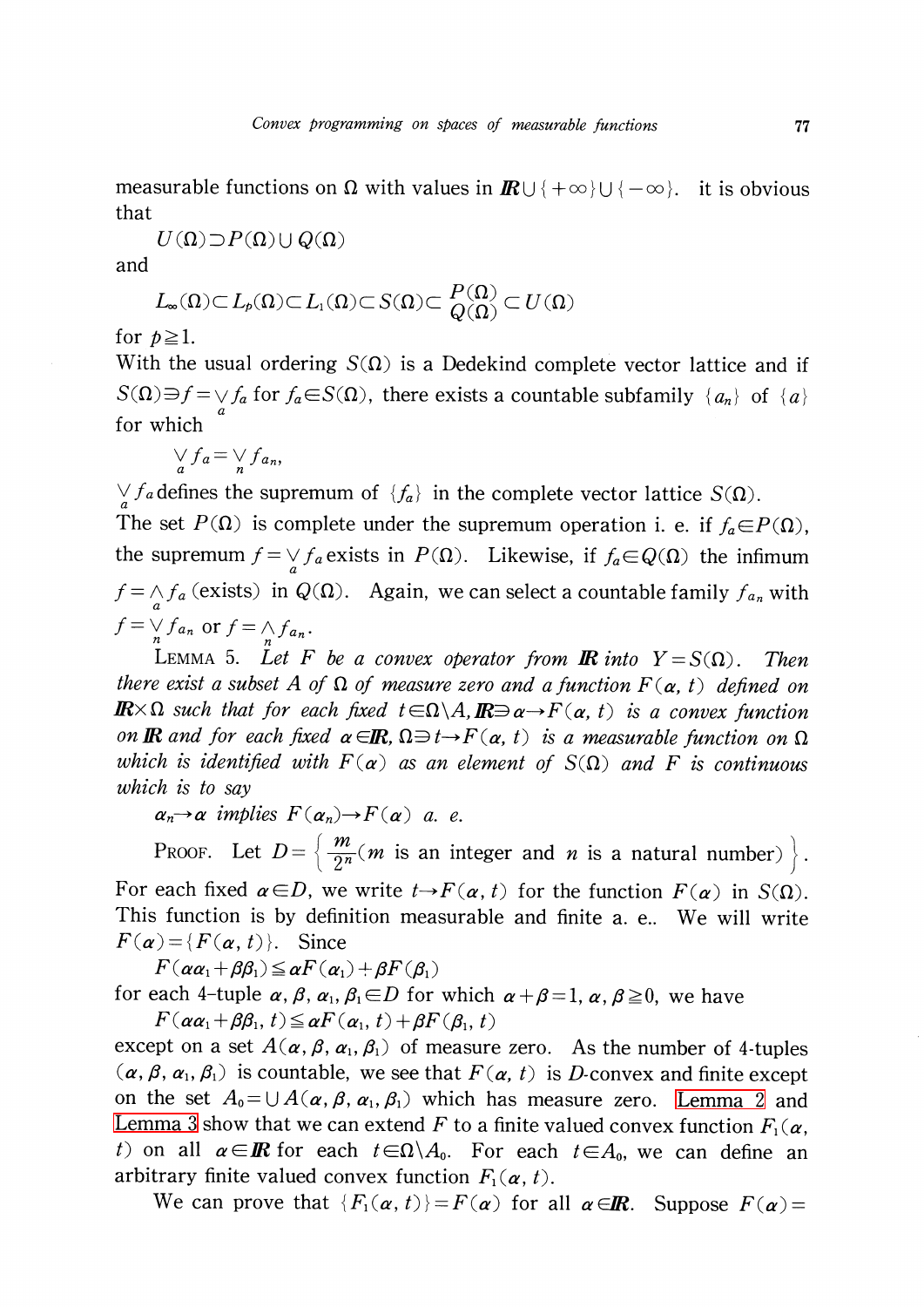$\{F(\alpha, t)\}\$  and  $\{ F(\alpha, t)\}\neq\{F_{1}(\alpha, t)\}\$  for some  $\alpha\in \mathbb{R}$ . Then the measurable set of  $\Omega$ ,  $A = \{t; F(\alpha, t) \neq F_{1}(\alpha, t)\}$  has positive measure. Since  $F(\alpha, t)$ t) are finite a. e. on A there exists  $\alpha_{1}\in D$  near  $\alpha$  such that  $F(\alpha_{1}, t)=+\infty$ for t in a set of positive measure. Since this is impossible, we have  $\{ F_{1}(\alpha, \alpha)\}$  $|t\rangle\}=\{F(\alpha, t)\}.$  That is, for each  $\alpha\in \mathbb{R}$  we have  $F_{1}(\alpha, t)=F(\alpha, t)$  a. e. in  $t\mathsf{\in}\Omega$  .

A convex function F on the real numbers is said to be *right side finite* (or left side infinite) if there exists  $\alpha_{0}$  (or  $\beta_{0}$ ) such that  $F(\alpha)$  <  $+\infty$  for  $\alpha \geq$  $\alpha_{0}$  (or  $F(\alpha)=+\infty$  for  $\alpha\leq\beta_{0}$ ). In the same way, we can define a left side finite and right side infinite convex function, and both sides infinite convex function.

LEMMA 6. Let F be a convex operator from **IR** into  $P(\Omega)$  such that  $F(\alpha_{0})\in S(\Omega)$  for some  $\alpha_{0}\in \mathbb{R}$ . There exist pairwise disjoint measurable sets  $A_{i}$  (i=1,2,3,4) of  $\Omega$  with  $A_{1}\cup A_{2}\cup A_{3}\cup A_{4}=\Omega$ , such that for  $t\in A_{1}$ ,  $F(\alpha)$  is finite for all  $\alpha \in \mathbb{R}$ ; for  $t \in A_{2}$ ,  $F(\alpha)$  is right side finite and left side infinite; for  $t\in A_{3}$ ,  $F(\alpha)$  is left side finite and right side infinite; for  $t\in A_{4}$ ,  $F(\alpha)$  is both sides infinite.

PROOF. We consider the complete Boolean lattice of measurable subsets of  $\Omega$  identifying sets whose symmetric difference has measure zero. We use the symbols  $\vee$  and  $\wedge$  to denote supremum and infimum respectively, in this complete Boolean lattice. We may suppose as above that  $F(\alpha)$  is represented by a measurable function on  $\Omega : t \rightarrow F(\alpha, t)$ . For  $\alpha \in \mathbb{R}$ , write  $A_{\alpha}=\{t;F(\alpha, t)=+\infty\}$  and

 $A=\mathop{\vee}\limits_{\alpha} A_{\alpha}$ .

We define  $B=\bigvee_{a>a_0} A_{a}$  and  $C=\bigvee_{a\le a_0} A_{a}$ . Plainly we have  $B\cup C=A$ . Finally let  $A_{1} = \Omega \backslash A$ ,  $A_{2} = A \backslash B$ ,  $A_{3} = A \backslash C$  and  $A_{4} = B \cap C$ . Then  $A_{1}$ ,  $A_{2}$ ,  $A_{3}$ and  $A_{4}$  are as required.

<span id="page-3-1"></span>LEMMA 7. Let  $D$  be a countable subfield of  $\mathbb{R}$ . Then every D-convex function F on D with values in  $\mathbb{R}\cup\{+\infty\}$  can be extended in exactly one way to a convex function which is continuous on  $\mathbb R$  except at most two points of  $\mathbb R$ . Second, there exists a lower semi-continuous convex function on  $\mathbb{R}$  that coincides with F on D except at most two points of D.

<span id="page-3-0"></span>We omit the proof.

LEMMA 8. Let F be a convex operator from **IR** to  $P(\Omega)$  such that  $F(\alpha_{0})$  $\in$ S( $\Omega$ ) for some  $\alpha_{0}\in I\!\!R$ . First, there exists a measurable function  $f(t)\in$  $P(\Omega)$  such that if  $f(t) < \alpha$  for all t in a set A, of positive measurable in  $\Omega$ , then  $F(\alpha)$  is  $+\infty$  on A. Second, there exists a measurable function  $g(t)\in$  $Q(\Omega)$  such that  $\alpha < g(t)$  for every t in A implies  $F(\alpha)$  is  $+\infty$  on A.

PROOF. We define  $f_{\alpha}(t)$  with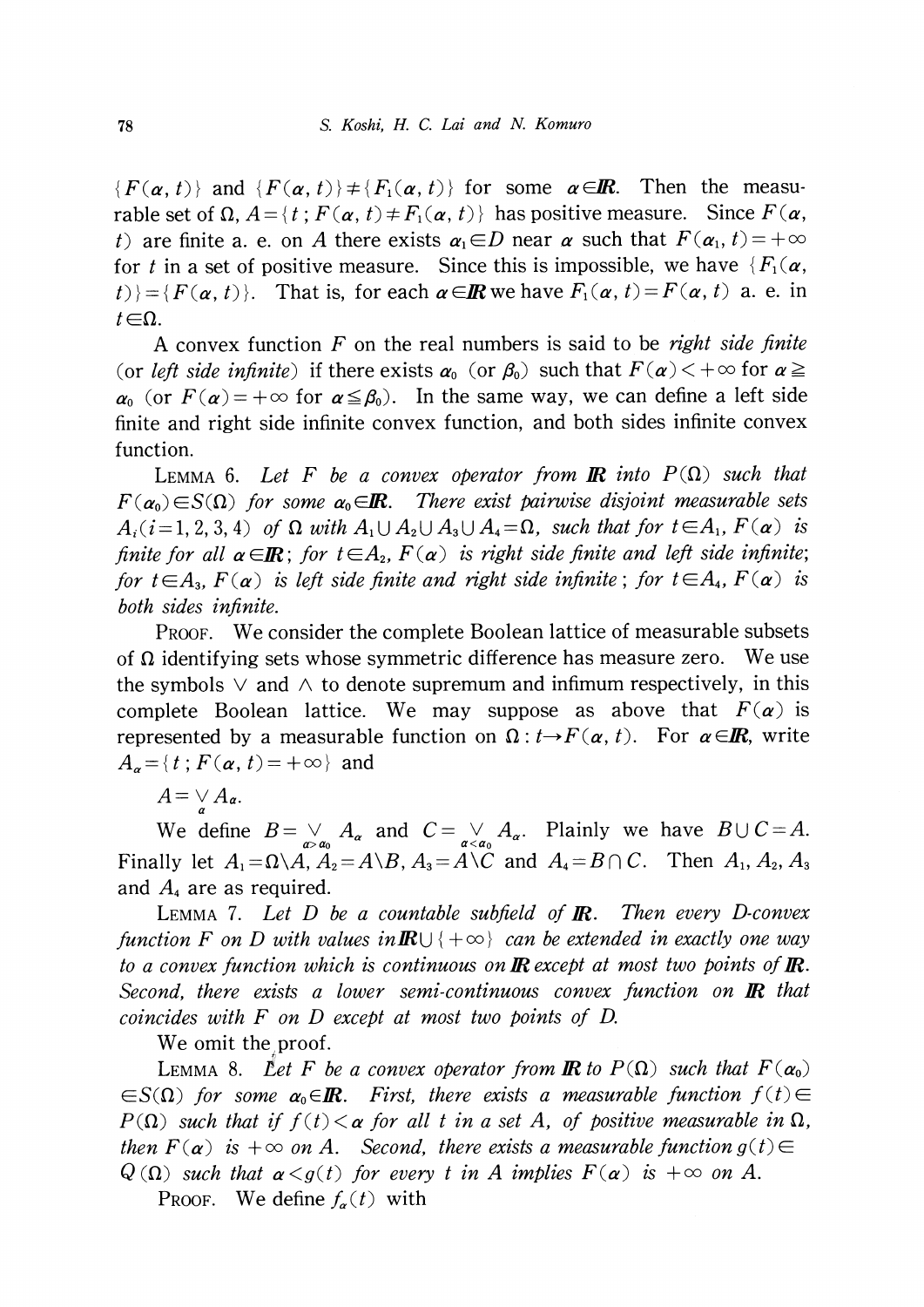$$
f_{\alpha}(t) = \begin{cases} \alpha & \text{if } t \in A_{\alpha} \\ +\infty & \text{if } t \notin A_{\alpha} \end{cases}
$$
  
where  $A_{\alpha} = \{t : F(\alpha) = F(\alpha, t) = +\infty\}$ .  
Then  $f_{\alpha}(t) \ge \alpha_0$  a. e.  $t \in \Omega$  if  $\alpha > \alpha_0$  and  $f_{\alpha_0}(t) = +\infty$  for all  $t \in \Omega$ .  
Now define  
 $f = \bigwedge_{\alpha > \alpha_0} f_{\alpha}$ .

As is well known, there is a decreasing sequence of step functions  $f_{n}\downarrow f(n=$ 1, 2,  $\cdots$ ) where  $f_{n}$  is the infimum of some finite number of  $f_{a}'s$  and it is easy to see that f satisfies the conditions of the lemma. The construction of  $g(t)$  is similar. The following figure shows how  $f$  and  $g$  behave.



Remark concerning [Lemma](#page-3-0) 8. It is easy to see that the set of numbers  $\alpha \in\!\mathbb{R}$  in which  $\mu \{ t; f(t)=\alpha\}$  is countable, as is the set of numbers  $\alpha \in\!\mathbb{R}$ for which  $\mu \{ t; g(t)=\alpha\}\geq 0$ .

Now, we have the following lemma which is <sup>a</sup> generalization of [Lemma](#page-2-0) 5.

<span id="page-4-0"></span>LEMMA 9. Let F be a convex operator from **IR** into  $P(\Omega)$  such that there exists  $\alpha_{0}$  with  $F(\alpha_{0}){\in}S(\Omega)$ . Then, there exist a subset  $A$  of  $\Omega$  of measure zero and a function  $F(\alpha, t)$  defined on  $\pmb{\mathbb{R}} \times \Omega$  such that for each fixed  $t\in\Omega\backslash A$ ,  $I\!\!R\!\!\Rightarrow$  a $\rightarrow$  F(a, t) is a convex function on  $I\!\!R$  and for each fixed  $\alpha\!\in\!\!I\!\!R$ ,  $\Omega\!\!\Rightarrow$  t $\rightarrow$  F  $(\alpha, t)$  is a measurable function on  $\Omega$  which is identified with  $F(\alpha)$  as an element of  $P(\Omega)$ .

PROOF. For simplicity, we shall consider the case in which  $\Omega=A_{3}$ (notation is in [Lemma](#page-3-0) 8). The other cases are proved in the same way. By the Remark concerning [Lemma](#page-3-0) 8, we find the countable set  $\{\alpha_{n}\}\subset \mathbb{R}$  for which  $\mu \{ t; f(t)=\alpha_{n}\}>0$ . Let D be a countable subfield of **IR** that contains all  $\alpha_{n}(n=1,2, \dots)$ . We first determine a countable number of measurable functions  $F(\alpha, t)(\alpha \in D)$  such that  $\{ F(\alpha, t)\}=F(\alpha)$  for  $\alpha\in D$ . . Then, by the method used in [Lemma](#page-2-0) 5, there exists a subset  $A_{0}$  of measure zero in  $\Omega$  such that  $F(\alpha, t)$  is a D-convex function of  $\alpha \in D$  for all  $t\in\Omega\setminus A_{0}$  and  $\alpha>$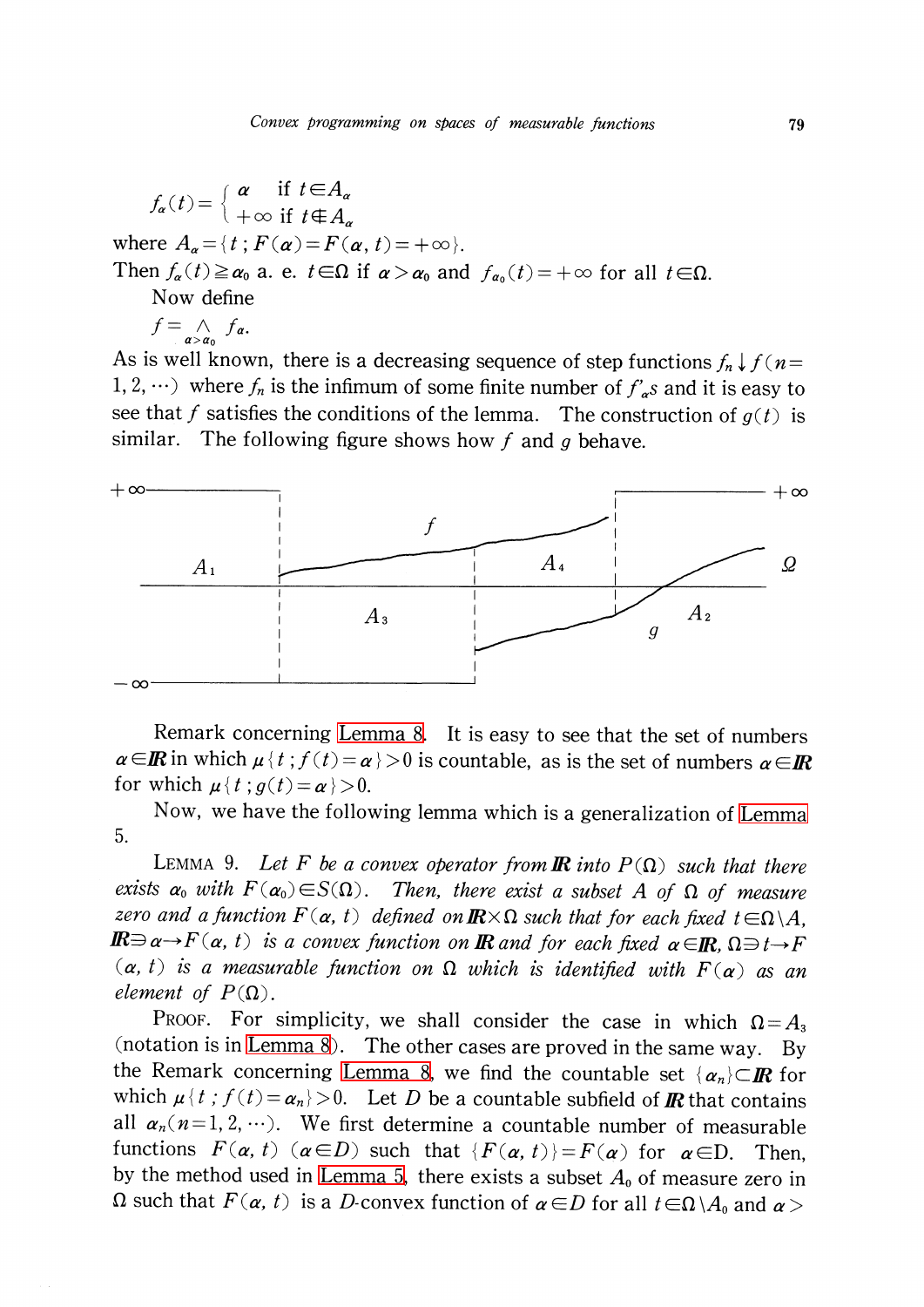$f(t)$  implies that  $F(\alpha, t) = +\infty$  for  $t\in\Omega\backslash A_{0}$ .

If  $\alpha \neq \beta_{n}(n=1, 2, \cdots)$ , then it is easy to see that  $F(\alpha)=\lim_{n\to\infty}F(\beta_{n}, t)$  a. a.  $t\!\in\!\!\Omega$  for each sequence  $\beta_{n}\!\!\rightarrow\!\alpha.$  We extend  $F(\alpha, t)$   $(\alpha\!\in\! D)$  to the whole field  $\bm{R}$  by [Lemma](#page-3-1) 7 for  $t\in\Omega\backslash A_{0}$ . We denote this extension by  $F(\bm{\alpha}, t)$  for all  $\alpha\!\in\!\!I\!\!R$ . This function is equal to  $F(\alpha)$  as an element of  $P(\Omega)$ , and the function  $F(\alpha, t)$  is as required.

#### 3. Duality theorems

Let  $L(\mathbf{R}, S(\Omega))=L(\mathbf{R};\Omega)$  be the totality of all linear operator from  $\mathbf{R}$ to  $S(\Omega)$ . The following is a special case of [Lemma](#page-2-0) 5.

<span id="page-5-1"></span>LEMMA 10. Let  $T\in L(\mathbb{R};\Omega)$ . Then there exists a measurable function  $T(t)(t\in\Omega)$  on  $\Omega$  such that  $T(\alpha)=\{\alpha T(t)\}$ .

Let F be a convex operator from **R** to  $P(\Omega)$ , and suppose that there is at least a number  $\alpha_{0} \in I\!\!R$  such that  $F(\alpha_{0})\!\in\! S(\Omega)$ . For  $\alpha\!\in\! R$  with  $F(\alpha)\!\in\! S(\Omega)$ , we can define the subdifferential  $\partial F(\alpha)$  of F at  $\alpha$  as follows:

 $\partial F(\alpha) = { T \in L(R : \Omega) : F(\alpha)-T(\alpha)\leq F(\beta)-T(\beta)}$  for all  $\beta \in I\!\!R$ , where  $L(\mathbf{R};\Omega ) = L(\mathbf{R};S(\Omega))\cong S(\Omega)$  (Lemma 10).

THEOREM 1. Let  $F(\alpha)=\{F(\alpha, t)\}\$  be a representation as in Lemma 9 such that for each  $t\in\Omega$  except a subset of measure zero,  $\alpha\rightarrow F(\alpha, t)$  is a convex function on  $I\!\!R$  and for each  $\alpha\!\in\!\!I\!\!R$ ,  $t\!\rightarrow\! F(\alpha, \,t)$  is a measurable function on  $\Omega$  which is identified with  $F(\alpha)$  as an element of  $P(\Omega)$ . Then  $\partial F(\alpha)\neq\phi$  iff  $\partial F(\cdot, t)(\alpha)\neq\phi$  for a. a.  $t\in\Omega$ , where

 $\partial F(\cdot , t)(\alpha)= {\xi \in\! \mathbb{R} } ; F(\alpha, t)-\xi\alpha\leq F(\beta, t)-\xi\beta \text{ for all } \beta\in\! \mathbb{R} }$ 

PROOF. We define a sequence of measurable functions  $\{\phi_{n}\}\subset P(\Omega)$  as follows:

$$
\phi_n(t) = \begin{cases} n \left\{ F(\alpha + \frac{1}{n}, t) - F(\alpha, t) \right\} & \text{if } f(t) > \alpha \\ n \left\{ F(\alpha, t) - F(\alpha - \frac{1}{n}, t) \right\} & \text{if } f(t) = \alpha, g(t) < \alpha \\ 0 & \text{if } f(t) = g(t) = \alpha \end{cases}
$$

where f and g are as in [Lemma](#page-3-0) 8. If  $\partial F ( \cdot , t)(a) \neq \phi$ , then limit

$$
\boldsymbol{\phi}(t) = \lim_{n \to \infty} \boldsymbol{\phi}_n(t)
$$

exists as an element of  $S(\Omega)$ , and  $\phi(t)\in\partial F(\cdot, t)(\alpha)$  for a. a.  $t\in\Omega$ . Hence the operator  $T\in L(\mathbb{R};\Omega)$  defined by the formula

 $T_x(t) = T(x)(t) = x \cdot \phi(t)$ 

is in  $\partial F(\alpha)$ .

<span id="page-5-0"></span>If  $\partial F(\alpha)\neq\phi$ , plainly we have  $\partial F(\cdot, t)(\alpha)\neq 0$  for a. a.  $t\in\Omega$ . LEMMA 11. Let F be a convex operator from **IR** to  $P(\Omega)$  such that  $F(\alpha_{0})$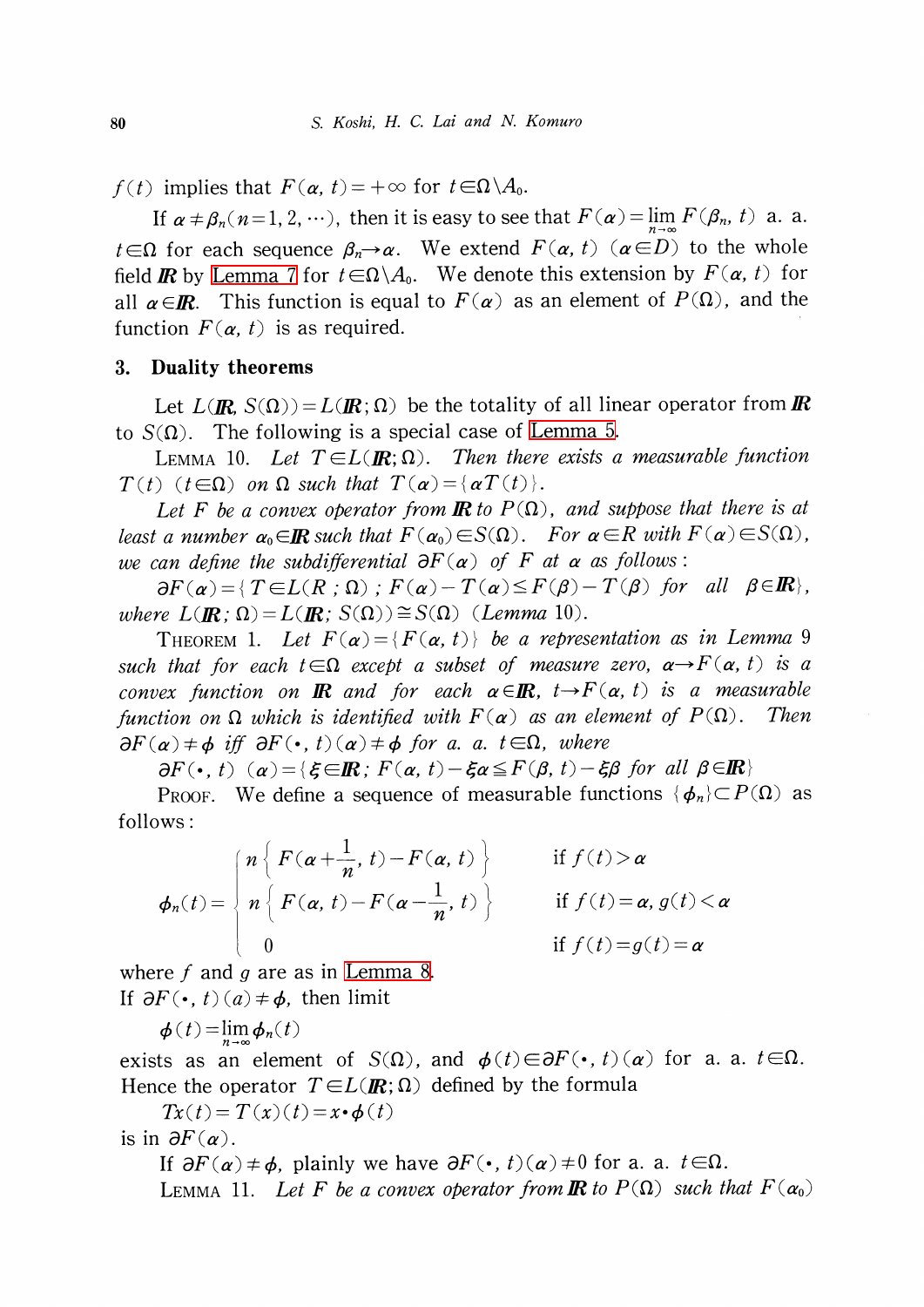$\in$ S( $\Omega$ ) for some  $\alpha_{0} \in I\!\!R$ . By Lemma 9, we can find a representation of F as functions  $F(\alpha, t)$  with  $F(\alpha)=\{F(\alpha, t)\}$  such that  $F(\alpha, t)$  is a convex function of  $\alpha\in \mathbb{R}$  for a. a.  $t\in\Omega$ . The set  $\{\alpha_{n}\}\$  such that

 $\mu \{ t \in \Omega ; F ( \cdot , t) \text{ is discontinuous at } \alpha_{n} \} > 0$ 

is countable.

This lemma follows easily from [Lemma](#page-3-0) 8.

LEMMA 12. Let F be as in Lemma 11. For  $T(t)\in S(\Omega)$ , the composite function  $F(T(t), t)$  of  $t \in \Omega$  is an element of  $P(\Omega)$ .

PROOF. Suppose first that  $F(\xi, t)$  be a countinuous function of  $\xi\in I\!\!R$  for a. e.  $t\in\Omega$ , i. e.  $F(\alpha)\in S(\Omega)$  for all  $\alpha\in I\!\! R$ . For  $T(t)\in S(\Omega)$ , there exists a sequence of simple functions  $T_{n}(t)$  with

 $\lim T_{n}(t)=T(t)$  a. a .  $t\in\Omega$ 

and

$$
T_n(t) = \sum_{m=1}^{k(n)} a_m^n \chi_{\Omega_{m,n}}(t)
$$

where  $\{\Omega_{m,n}\}\$ is a partition of  $\Omega$  and for each *n*,

$$
F(T_n(t), t) = \sum_{m=1}^{k(n)} \chi_{\varrho_{m,n}}(t) \cdot F(\alpha_m^n, t)
$$

is measurable. By the continuity of  $F$ , we have

 $\lim_{h \to 0} F ( T_{n}(t), t)=F ( T(t), t)$ 

and so  $F(T(t), t)$  is a measurable function of  $t \in \Omega$ .

For the general case, let  $\{\alpha_{n}\}\$ be as in [Lemma](#page-5-0) 11.

Let 
$$
A_n = \{t \in \Omega : T(t) = \alpha_n\}, \Omega_1 = \bigcup_{n=1}^{\infty} A_n
$$
 and  $\Omega_2 = \Omega \setminus \Omega_1$ .

Then we have

$$
=\sum_{1}^{\infty}\chi_{A_n}(t)\cdot F(\alpha_n, t)+\chi_{\Omega_2}(t)\lim_{n}F(\big(T_n(t), t\big)\ a.a.\ t\in\Omega.
$$

The Lemma follows.

Let us consider the conjugate operator  $F*$  of F. By [Lemma](#page-4-0) 9, there is a family of convex functions  $F(\alpha, t)$  with  $F(\alpha)=\{F(\alpha, t)\}$ . Let T be an element of  $L(\mathbf{R}; S(\Omega))$ . By [Lemma](#page-5-1) 10, T can be regarded as an element of  $S(\Omega)$ ; and will be denoted by  $T(t)$ .

For  $T\in L(\mathbf{R}; S(\Omega))$ , we shall define

 $F^{*}(T)=\underset{\xi\in\mathbb{R}}{\vee}(\xi\cdot T(\cdot)-F(\xi)).$ 

Since there exists a dense countable set D of **R** which contains the set  $\{a_{n}\}$ of [Lemma](#page-5-0) 11, and  $F^{*}(T)= \sup_{\xi\in D}\{\xi T(t)-F(x, t)\}$ , hence we have

$$
F^*(T) = \sup_{\xi \in D} \{ \xi \cdot T(t) - F(\xi, t) \} (a.e.)
$$
  
= 
$$
\sup_{\xi \in \mathbb{R}} \{ xT(t) - T(x, t) \}
$$
  
= 
$$
F^*(T(t), t)
$$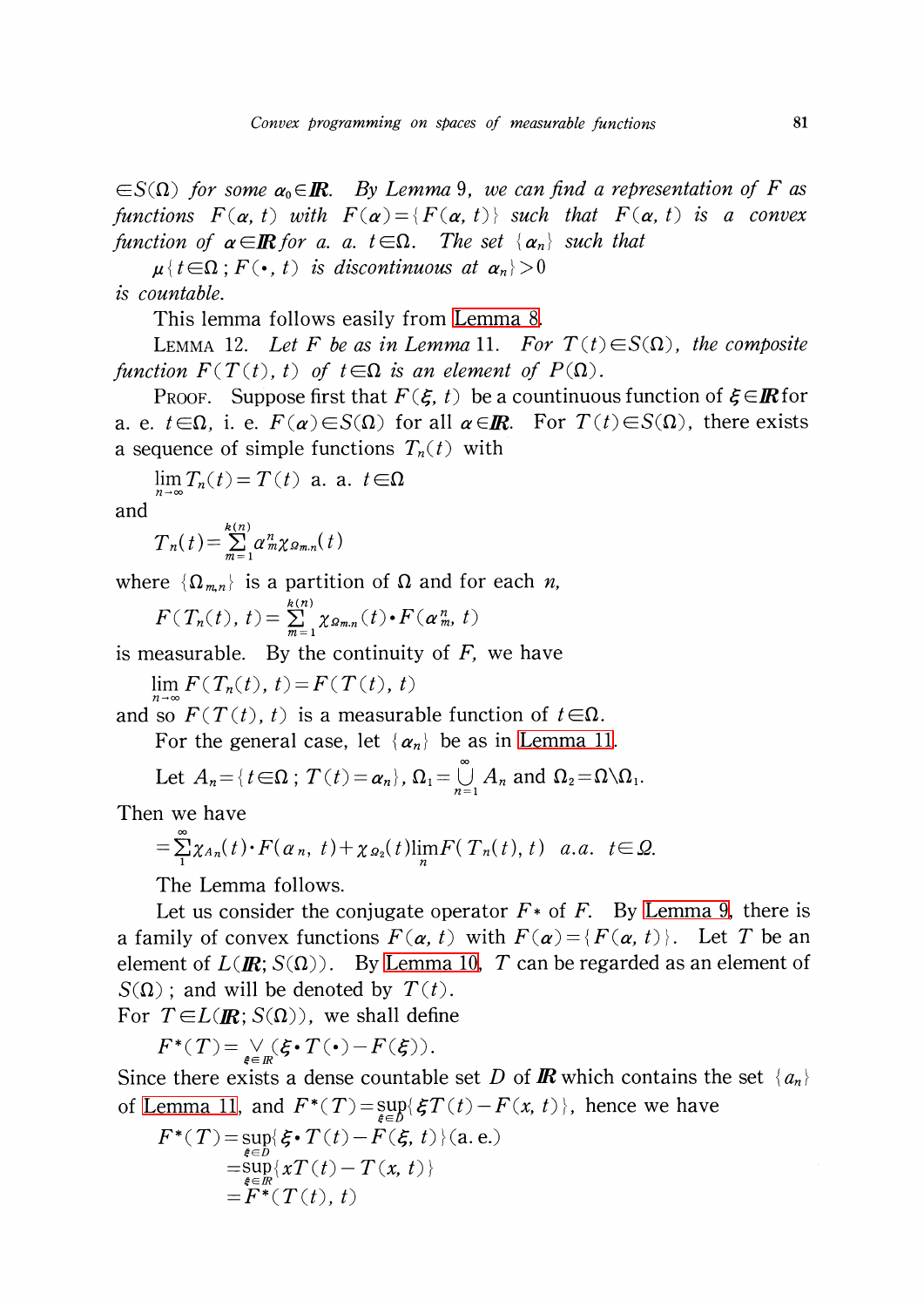where  $F^{*}(\cdot, t)$  is the conjugate function of  $F(x, t)$  with  $F(x)=\{F(x, t)\}$ as in [Lemma](#page-4-0) 9. We note that  $\bigvee_{\zeta\in \mathcal{I}}(\xi T(\cdot)-F(x))=\sup_{\zeta\in \mathcal{I}}\{\xi T(t)-F(\xi, t)\}$ a. e. whenever  $\{ \alpha\in\!I\!\! R\! : \! \mu\{ t\in\Omega \, ; \, \overline{F}(\bullet , \, t) \, \text{ is } \, \text{ discontinuous } \, \text{ at } \, \alpha\}>0 \}$  is countable. For  $\zeta \in \mathbb{R}$ , considering  $\zeta$  as a constant function,

 $F^{*}(\zeta)=\vee(\zeta\zeta-F(\zeta)).$ 

Although it may happen that  $F^{*}(\zeta)=+\infty$  a. a.  $t\in\Omega$  for  $\zeta\in I\!\! R,$  we know that there exists  $T_{0}{\in}S(\Omega)$  with  $F^{*}(T_{0}){\in}S(\Omega)$ . For every  $T_{0}{\in}\partial F(\alpha_{0}),$  $F^{*}(T_{0})$  belongs to  $S(\Omega)$ . We now define  $F^{**}$ . The function

 $F^{**}$  carries  $L(L(\mathbf{I\!R}, S(\Omega)) , S(\Omega)) \cong L(S(\Omega), S(\Omega))$  into  $P(\Omega)$ . We consider  $F^{**}$  only on  $\mathbb{R}$ , and define

 $F^{**}(\xi) = \bigvee_{T\in\mathcal{S}(\mathcal{Q})}(\xi\cdot T-F^{*}(T))$ for  $\zeta \in \! I\!\! R$ , since  $L(S(\Omega), \, S(\Omega))$  contains  $\!! I\!\! R$ , considering every element  $\zeta \!\in \! I\!\! R$ as follows:  $S(\Omega)\ni\phi(t)\rightarrow\xi\cdot\phi(t)\in S(\Omega)$ . Thus. since  $\sum_{\zeta \in R} (\zeta T(\cdot) F(\xi)$ ) =  $\sup_{\xi\in D}\{\xi T(t)-F(\xi, t)\}\;$  a. e., we have  $F^{**}(\xi)\!\geq\!\bigvee_{\xi\in I\!\!R}\!(\xi\!\cdot\!\xi\!\cdot\!1\!-\!F^{*}(\xi, \!\cdot\,))$  $=\sup_{\xi\in\mathbb{R}}(\xi\cdot\xi-F^{*}(\xi, t))$  $=F^{**}(\xi, t)$  for a. a.  $t\in\Omega$ ,

where  $F^{**} (\cdot, t)$  is the conjugate function of the convex function  $F^{*}(\xi, t)$ for a. a.  $t\in\Omega$ .

On the other hand, we have

$$
F^{**}(\xi) \leq \bigvee_{T \in S(\mathcal{Q})} (\xi \cdot T(t) - F^*(T(t), t))
$$
  
= 
$$
\sup_{\xi \in \mathbb{R}} (\xi \cdot \xi - F^*(\xi, t))
$$
  
= 
$$
F^{**}(\xi, t)
$$

for a. a.  $t \in \Omega$ .

Hence, we have  $F^{**}(\zeta)=F^{**}(\zeta, t)$  for a. a.  $t\in\Omega$ . It is easy to see that  $F^{**}(\zeta)\leq F(\zeta)$  for  $\zeta\in I\!\! R$ .

Similarly, we can define  $F^{**}(S)$  for  $S\in S(\Omega)$  by

 $F^{**}(S)=\bigvee_{T\in S(\mathfrak{g})}(S\cdot T-F^{*}(T))$ 

We now prove the following theorem, which generalizes the Fenchel-Moreau theorem :

THEOREM 2. The equality  $F^{**}(\xi)=F(\xi)$  hold iff the family of convex functions  $F(\cdot, t)$  of Lemma 9 is lower semi-continuous at  $\xi$  for a. e.  $t \in \Omega$ .

This theorem follows from the following and the original Fenchel-Moreau theorem. We shall also give a generalization of the Fenchel-Moreau theorem for  $T\in S(\Omega)$ . We need the following. Let F be a convex operator from  $\mathbf R$  to  $P(\Omega)$  such that  $F(\alpha_{0})\in S(\Omega)$  for some  $\alpha_{0}\in \mathbf R$ . By [Lemma](#page-4-0) 9,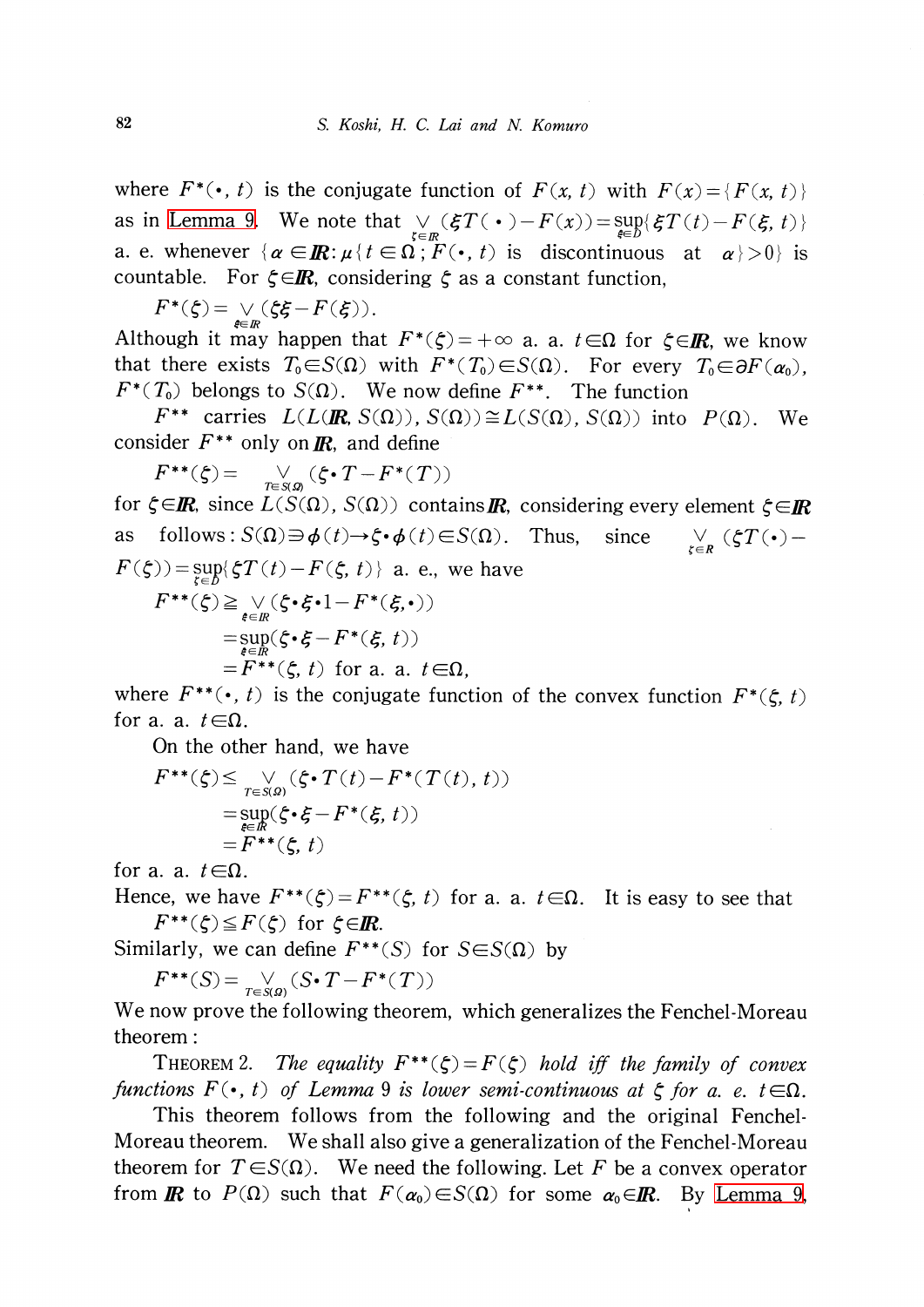there exists a family of convex functions  $F(\alpha, t)$  for each  $t\in\Omega$  with  $F(\alpha)=$  $\{F(\alpha, t)\}\$ . For such F, by [Lemma](#page-5-0) 11 the set  $\{\alpha_{n}\}\subset\mathbb{R}$  with

 $\mu {\nvert t \in \Omega; F (x, t)}$  is discontinuous at  $x=\alpha_{n}$  >0

is countable. Hence, there exists a family of convex functions  $\tilde{F}$  for each  $t\in\Omega$  with

 $\tilde{F}(\alpha, t)=F(\alpha, t)$  (a. e.)

such that  $\tilde{F}(\alpha, t)$  is lower semi-continuous for  $\alpha\!\in\!\{a_{n}\}$  for almost all  $t\!\in\!\Omega.$ Such  $\{\tilde{F}(\alpha, t)\}$  is uniquely determined a. e. in  $\Omega$ . We call  $\{\tilde{F}(\alpha, t)\}$  the standard representation of  $F(\alpha)$ . Then, we have the following Fenchel-Moreau theorem for  $T\in S(\Omega)$ .

<span id="page-8-0"></span>THEOREM 3. Let F be a convex operator from **IR** to  $P(\Omega)$  such that  $F(\alpha_{0})\in S(\Omega)$  for some  $\alpha_{0}\in \mathbb{R}$  For

 $T(t)\in S(\Omega)$ , we have  $F^{**}(T)=F(T)$ 

iff the standard representation  $\{\tilde{F}(\alpha, t)\}\;$  of  $F(\alpha)$  is lower semi-continuous at  $T(t)$  for a. a.  $t \in \Omega$ .

 $C(t)$  *for a. a. t* ∈Ω.<br>Let *G* be an operator from *IR* to Q(Ω). If  $-G(a)$  is a convex operator from **R** to  $P(\Omega)$ , we call G a *concave* operator. We define the conjugate operator  $G^{*}$  of G as follows:

$$
G^*(T) = -(-G(-T))^* = -\underset{\xi \in \mathbb{R}}{\vee} (\xi \cdot T + G(-\xi))
$$
  
= 
$$
\underset{T \in \mathcal{S}(\mathcal{Q})}{\vee} (\xi T - G(\xi)).
$$

We next consider the following programs  $P(I)$  and  $P(I)$ .

 $P(I) := \bigwedge_{t \in \mathbb{R}} \{ F( T(t), t) - G( T(t), t) \}$ 

where  $F(x, t)$  and  $G(x, t)$  are the standard representations and satisfy  $F^{**}=F, G^{**}=G.$ 

 $P(H): \underset{T\in S(\mathcal{Q})}{\vee} \{ G^{*}(T(t), t)-F^{*}(T(t), t)\} .$ 

THEOREM 4. Suppose that  $F$  is a convex operator. There exists a solution  $T_{1}$  in  $P(I)$  with  $T_{1}\in S(\Omega)$  if and only if there exists a solution  $T_{0}$  in  $P(I)$ with  $T_{0} \in S(\Omega)$ . In this case, we have

 $F(T_{1}(t), t)-G(T_{1}(t), t)=G^{*}(T_{0}(t), t)-F^{*}(T_{0}(t), t)$ for a. a.  $t \in \Omega$ .

PROOF. Suppose that we have  $T_{0} \in S(\Omega)$  with

 $\bigvee_{T\in\mathcal{S}(\Omega)}\{G^{*}(T(t), t)-F^{*}(T(t), t)\}=G^{*}(T_{0}(t), t)-F^{*}(T_{0}(t), t)\!\in\!\mathcal{S}(\Omega) .$ The theorem of Moreau-Rockafellar, shows that

 $\partial(f+q)(x)=\partial f(x)+\partial q(x)$  ,

and  $\partial(G^{*}(\cdot, t)-F^{*}(\cdot , t))$  (  $T_{0}(t))\supset 0$ . Hence, there exists  $\xi(t)\in I\!\!R$  with  $\xi(t) \in\partial F^{*}(\cdot, t) ( T_{0}(t))\cap\partial G^{*}(\cdot, t) ( T_{0}(t))$  for a. a.  $t\in\Omega$ .

We can choose  $\xi(t)$  such that  $\xi(t)$  is an element of  $S(\Omega)$ , considering  $\xi(t)$ as a function defined on  $\Omega$ . For each  $t\!\in\!\!\Omega$ , there exists  $\bm{\xi}\!\in\!\!I\!\!R$  with